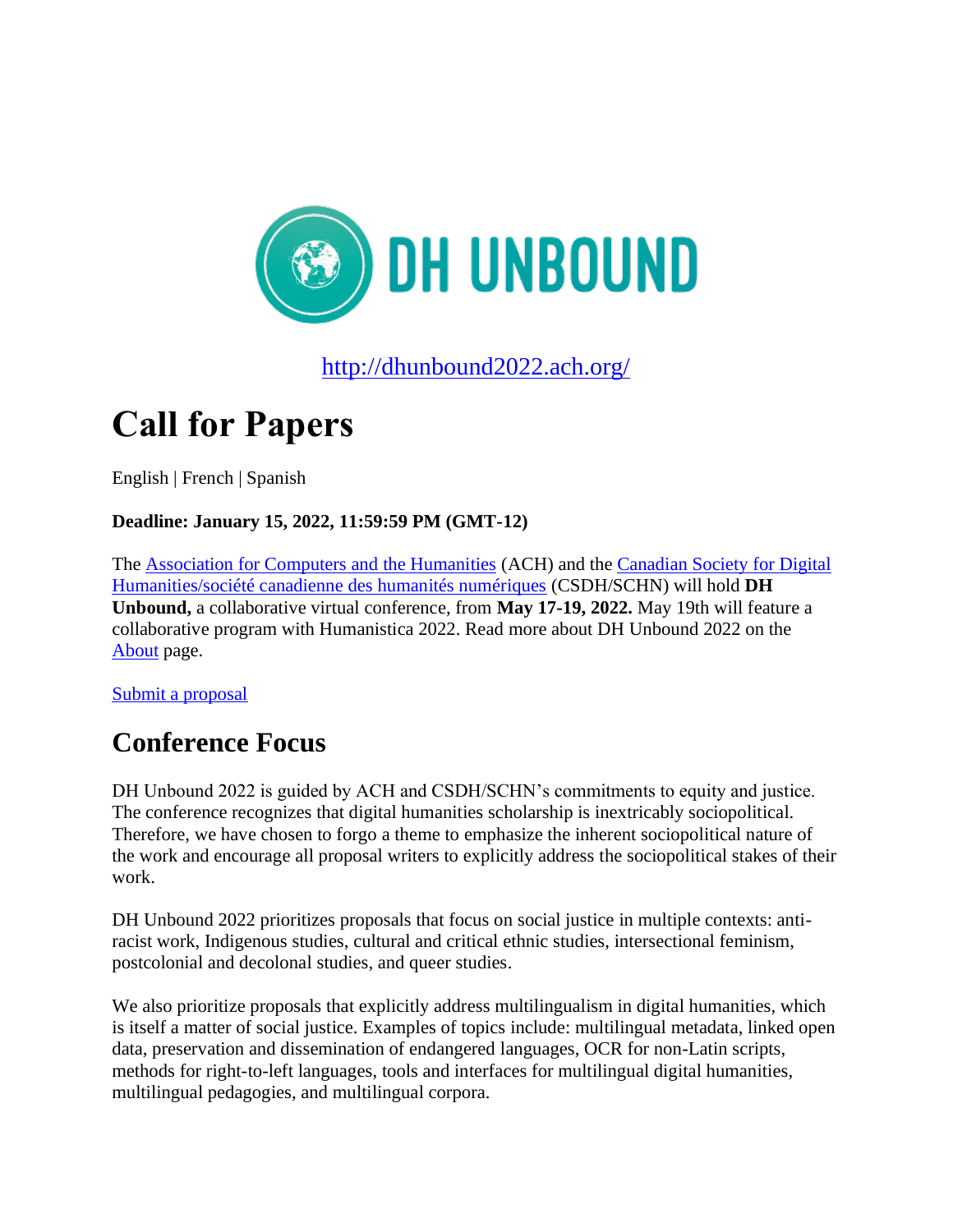## **Conference Scope**

Areas of digital humanities scholarship that are relevant to the conference include but are not limited to:

- Digital and computational approaches to humanistic research and pedagogy
- Digital cultural heritage
- Digital surveillance
- Digital humanities tools and infrastructures
- Digital librarianship
- Digital media, art, literature, history, music, film, and games
- Digital public humanities
- Environmental humanities & climate justice
- Humanistic and ethical approaches to data science and data visualization
- Humanistic research on digital objects and cultures
- Humanities knowledge infrastructures
- Labor and organization in digital humanities
- Physical computing
- Resource creation, curation, and engagement
- Use of digital technologies to write, publish, and review scholarship

As a conference committed to cross-disciplinary engagement, DH Unbound 2022 welcomes interdisciplinary proposals. We are also especially interested in receiving proposals from participants with a range of expertise and a variety of roles, including alt-ac positions, employment outside of higher education, and graduate students. We further invite proposals from participants who are newcomers to digital humanities.

### **Submission Information**

### **Types**

We welcome the following submission types:

**Papers** (12-15 minutes): Dynamic presentations that share experiments, works-in-progress, or sustained reflections on outcomes of more complete project while engaging a range of participants and fostering connections and dialogue.

**Lightning Talks** (5 minutes): Highly focused presentations that succinctly introduce a topic, method, tool, project, or work-in-progress to catalyze ideas and foster follow-up discussion. To propose a session with multiple lightning talks, please propose a panel or roundtable.

**Posters** (poster session): Poster proposals present work on any relevant topic or offer project, tool, and software demonstrations in any stage of development. Poster presenters will record a brief (5 minutes, maximum) video to accompany their poster and will join the conference platform during the poster session for synchronous conversations with attendees.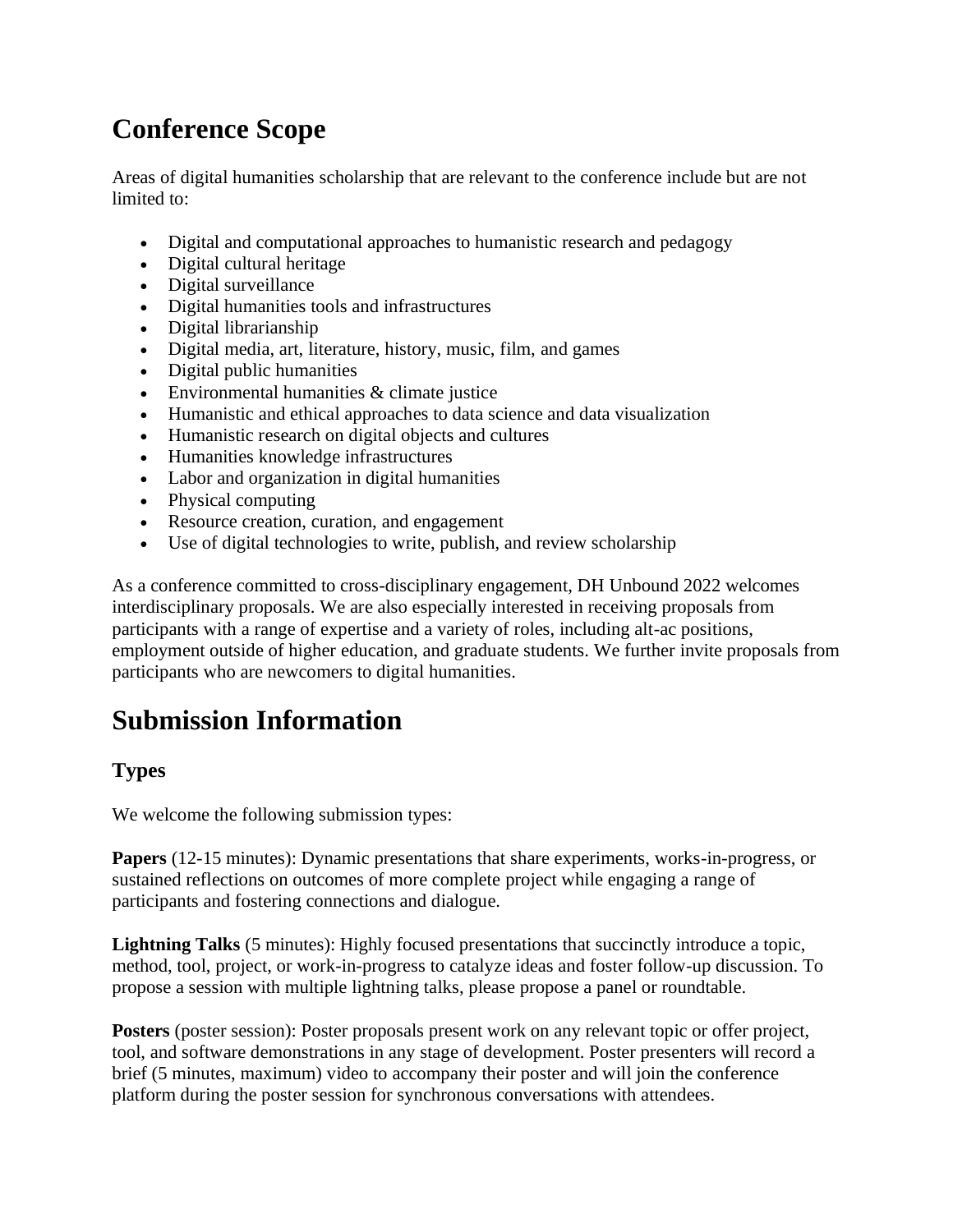**Panels** (1 hour and 15 minutes): Engaging sessions that facilitate dialogue between presentations that are largely independent, highlighting connections between projects, methods or themes and reserving a minimum of 15 minutes for discussion with the audience.

**Roundtables** (1 hour and 15 minutes): Sessions for which speakers provide brief interventions or framing on a cohesive set of issues, keywords, methods, and/or themes, reserving a minimum of 30 minutes for discussion among speakers and the audience.

**Installations and Performances** (installation/performance session): Art work, creative data visualizations, performances, demonstrations and other critical interventions that engage conference issues, methods, and themes. Installation and performance presenters will record a video of their presentation or installation and will join the conference platform during the performance session for synchronous conversation with attendees.

**Alternate Format** (variable length): Given the experimental possibilities of a virtual conference, we encourage those proposing sessions to consider alternate formats. When proposing a session of this type, please describe your session and indicate a preferred time length.

#### **Languages**

While our CFP has been released in English, Spanish, and French, we welcome proposals for contributions in all languages. Proposals will be reviewed in the language of submission. Regardless of the language of your proposal, please ensure that your five keywords are in English to facilitate program scheduling.

### **Scheduling**

Please note that for the purposes of scheduling, we may suggest an alternative submission type or collaboration between related proposals.

We recognize that a virtual conference makes attendance possible for participants from a range of time zones. We welcome this and will do our best to accommodate scheduling needs due to time zones, provided that these needs are noted at time of submission in "Remark/Message from the Authors to the Program Committee and Chairs."

While there is no limit on the number of submissions, the program committee will not normally schedule more than two presentations from one presenting author.

### **Proposal Details**

Proposals will be submitted using [ConfTool.](https://www.conftool.org/dhunbound2022/) Please create a new account to submit your proposal, even if you have participated in prior digital humanities conferences. For general advise on using ConfTool, please consult their ["Instructions for Submitting Authors."](https://www.conftool.net/en/user_documentation/instructions_for_authors.html)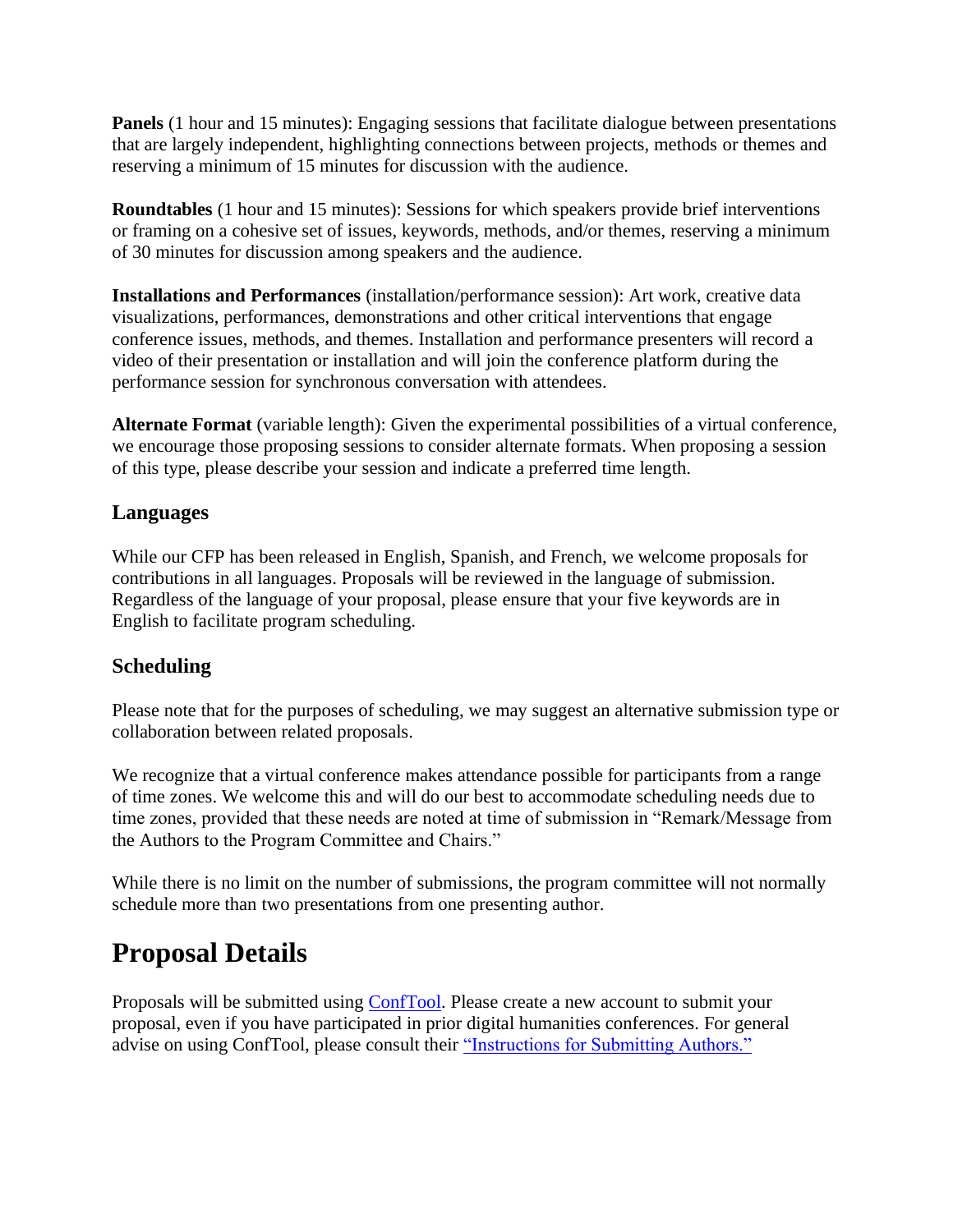#### **Requirements**

- **Abstract**
	- o 250-word abstracts for papers, posters, lightning talks, installations, and performances
	- o 500-word abstracts for panels, and alternate formats. Alternate formats must include requested time length.
	- o Abstracts should directly address the review criteria: relevance to conference focus; engagement with relevant scholarship; framework and purpose; applicability, significance, and value; and organization and clarity.
- **List of participants and contact information**
	- o Entered directly into ConfTool along with submission
- **3-5 keywords** 
	- o Entered directly into ConfTool along with submission

#### **Sample Proposals**

Individual Papers: [Kanyinsola,](https://dhunbound2022.ach.org/individual-paper-sample-proposals/#sample-1) [Hicks-Alcaraz,](https://dhunbound2022.ach.org/individual-paper-sample-proposals/#sample-2) [Garcia,](https://dhunbound2022.ach.org/individual-paper-sample-proposals/#sample-3) [Rehberger et al.](https://dhunbound2022.ach.org/individual-paper-sample-proposals/#sample-4)

Lightning Talks: [Wymar,](https://dhunbound2022.ach.org/lightning-talk-sample-proposals/#sample-1) [Bateman](https://dhunbound2022.ach.org/lightning-talk-sample-proposals/#sample-2)

Posters: [Bench et al.,](https://dhunbound2022.ach.org/poster-sample-proposals/) [Vaglienty Gonzalez](https://dhunbound2022.ach.org/poster-sample-proposals/#sample-2)

Panels: [Grigar et al.,](https://dhunbound2022.ach.org/panel-sample-proposals/#sample-1) [Rogel-Salazar et al.](https://dhunbound2022.ach.org/panel-sample-proposals/#sample-2)

Roundtables: [Van Wasshenova et al.,](https://dhunbound2022.ach.org/roundtable-sample-proposals/#sample-1) [Barnett et al.](https://dhunbound2022.ach.org/roundtable-sample-proposals/#sample-2)

Installation/performances: [Stover and Hart](https://dhunbound2022.ach.org/installation-sample-proposals/#sample-1)

Alternate format: [Dombrowski et al.](https://dhunbound2022.ach.org/alternate-format-sample-proposals/#sample-1)

### **Proposal Review and Notification**

### **Open Peer Review**

DH Unbound 2022 proposals will undergo open peer review. Names and affiliations of authors will be known to a proposal's reviewer, while names and affiliations of the reviewer will be known to the authors. We are adopting open peer review for several reasons:

- Lack of consensus about how to anonymize submissions, which leads to proposals that are identifiable;
- The public nature of digital humanities scholarship, which means that anonymized submissions are not, in fact, guaranteed to be anonymous; and
- The lack of accountability in blind peer review, which can promote incivility in the review process.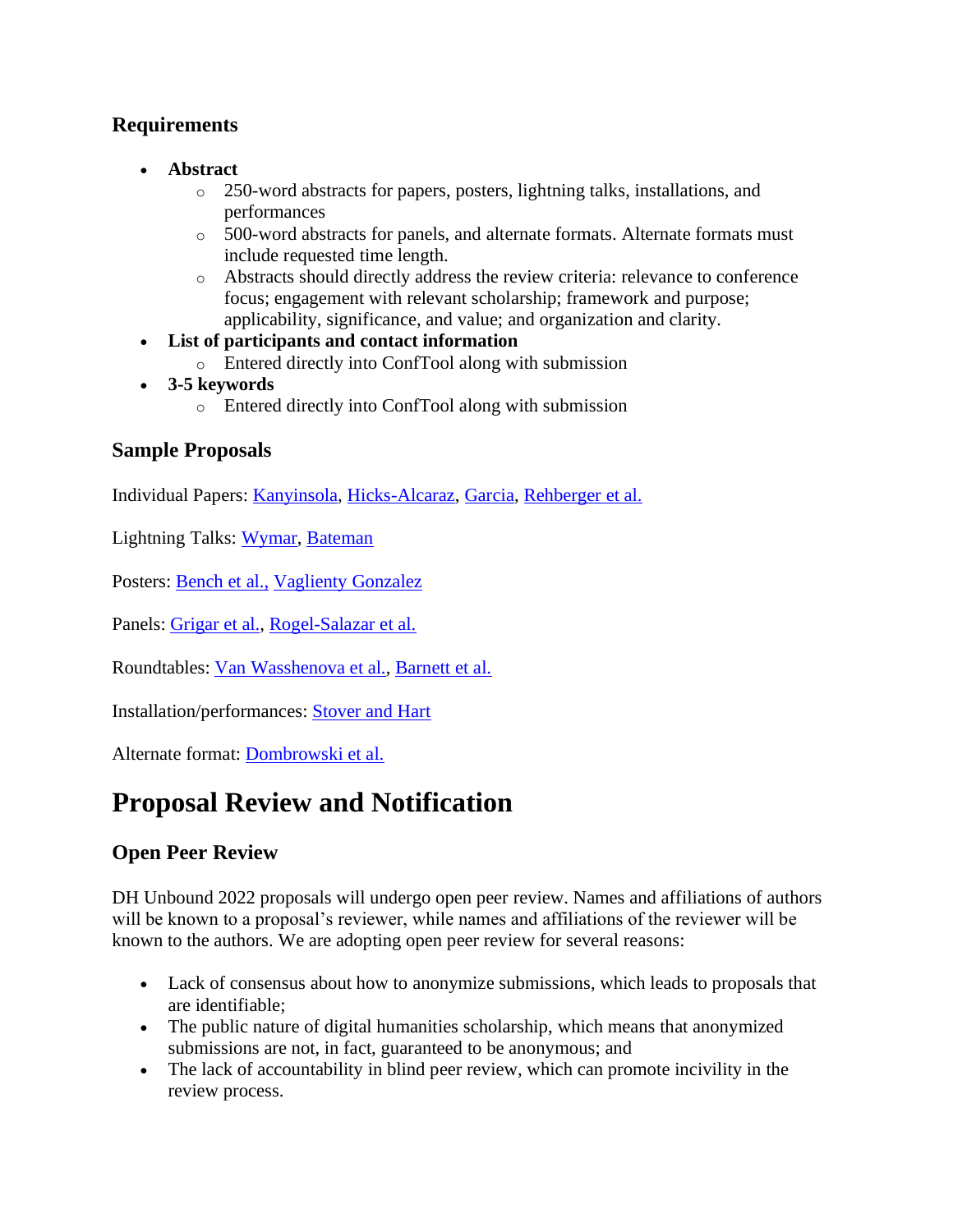Therefore, our use of open peer review is intended to mitigate the implicit inequities in the blind review process. We recognize, however, that open peer review raises issues with power dynamics, such as concerns that emerging scholars may have about evaluating an established scholar. To mitigate these issues, the Program Committee will carefully and thoughtfully assign reviewers, and reviewers will have the right to refuse to review a submission for any reason. We also recognize that open peer review could contribute to increased bias. To mitigate this, we encourage reviewers to evaluate their biases and will provide clear guidance for their role in the review process. We are grateful to DH2020 Program Committee Chairs Laura Estill and Jennifer Guiliano for their work on [open peer review,](https://dh2020.adho.org/guidelines/the-open-peer-review-process/) which influenced our approach for DH Unbound 2022.

#### **Review Criteria**

Our review criteria reflect the commitment to an expansive understanding of digital humanities and the sociopolitical nature of scholarship:

#### **Relevance to Conference Focus**

The proposal topic is connected to anti-racist work, Indigenous studies, culture and critical ethnic studies, intersectional feminism, postcolonial and decolonial studies, queer studies, and/or multilingualism. 20%

#### **Engagement with Relevant Scholarship**

The proposal explicitly engages with relevant scholarship and offers context within the current state of the fields in which it engages. Formal citations (in the author's preferred style) are only required when using direct quotation. 20%

#### **Framework and Purpose**

The proposal offers clear theoretical, methodological, or pedagogical framework; concrete statement of purpose; and explicit articulation of the sociopolitical implications of the work. 20%

#### **Applicability, Significance, and Value**

The proposal articulates the applicability, significance, and value of the theoretical, methodological, and/or practical contribution to digital humanities generally. 20%

#### **Overall Recommendation**

The proposal is organized effectively and offers a clear articulation of presentation content. 20%

#### **Review Timeline**

The review period will begin on January 18, 2022 and end on February, 18, 2022.

Notifications about acceptance or rejection will be made by March 1, 2022. Reviews will also be made available upon notification.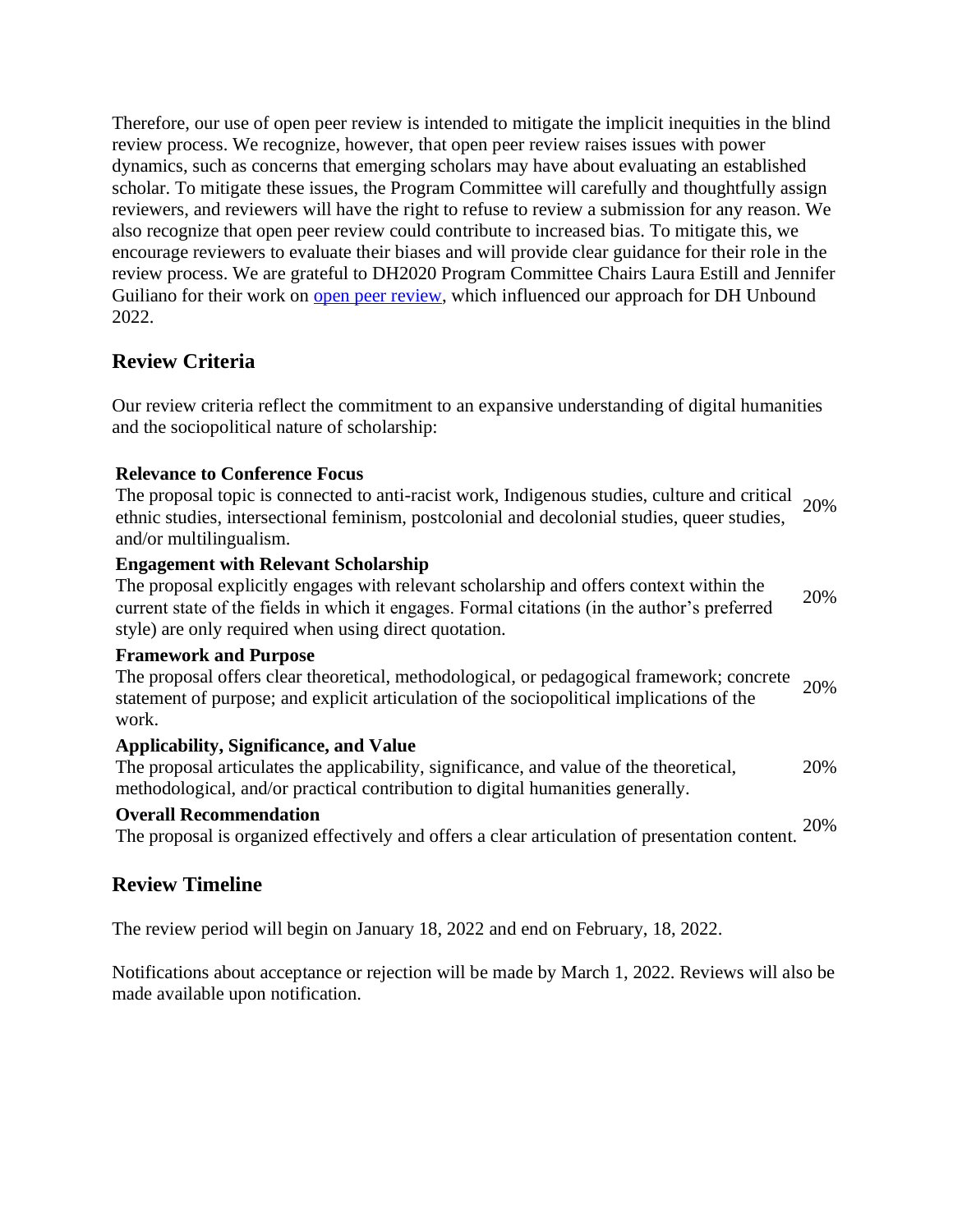## **Privacy and Licensing**

### **Privacy**

Proposal authors will be prompted to review our [GDPR-compliant privacy statement](https://www.conftool.org/dhunbound2022/privacy.php) when creating a ConfTool account. Submissions and reviews will not be made available to the public. The Program Committee will have access to all submissions and reviews. Reviewers will be able to view only the proposals assigned to them for review. Authors will be able to view reviews of their submissions after the review process concludes. Names of reviewers will be displayed on a slide in an alphabetical list during the opening session of the conference in gratitude for their contribution.

### **Licensing**

When submitting a proposal, authors will be prompted to review our [Creative Commons](https://dhunbound2022.ach.org/creative-commons-transfer-terms-and-licensing/)  [Transfer Terms and Licensing statement,](https://dhunbound2022.ach.org/creative-commons-transfer-terms-and-licensing/) which requests use of a Creative Commons-Attribution 4.0 (CC-BY 4.0) license for the submission.

This license will be used as follows:

1) Accepted proposals will be revised by authors and published in the online program along with their names and affiliations; and

2) In lieu of a *Book of Abstracts*, revised abstracts will also be deposited in Humanities CORE, where they will be preserved and given a digital object identifier (DOI). Additionally, conference participants are strongly encouraged to deposit their presentations — whether in the form of a paper, slides, poster, or other format — to CORE, and to share them with the DH Unbound 2022 group on the Commons, in order to facilitate ongoing discussion and citation of your work.

Materials deposited in CORE will be governed by the **Humanities Commons Terms of Service**, about which more information can be found in the [CORE FAQ.](https://hcommons.org/core/faq/)

## **Code of Conduct**

DH Unbound is dedicated to providing a harassment-free conference experience for everyone regardless of gender identity, gender expression, sexual orientation, disability, physical appearance, body size, race, ethnicity, origin, or religion. By attending DH Unbound events, you signal your commitment to contributing to a safe and inclusive experience for all. We do not tolerate harassment of event participants in any form, whether events are held virtually or faceto-face. Participants in DH Unbound events violating these rules may be barred or banned from DH Unbound activities at the discretion of the organizers.

Harassment includes but is not limited to: derogatory verbal comments; sexist, racist, or otherwise discriminatory jokes and language; sexual and/or discriminatory text or audio-visual material in conference spaces (virtual or face-to-face), unless being critiqued in an academic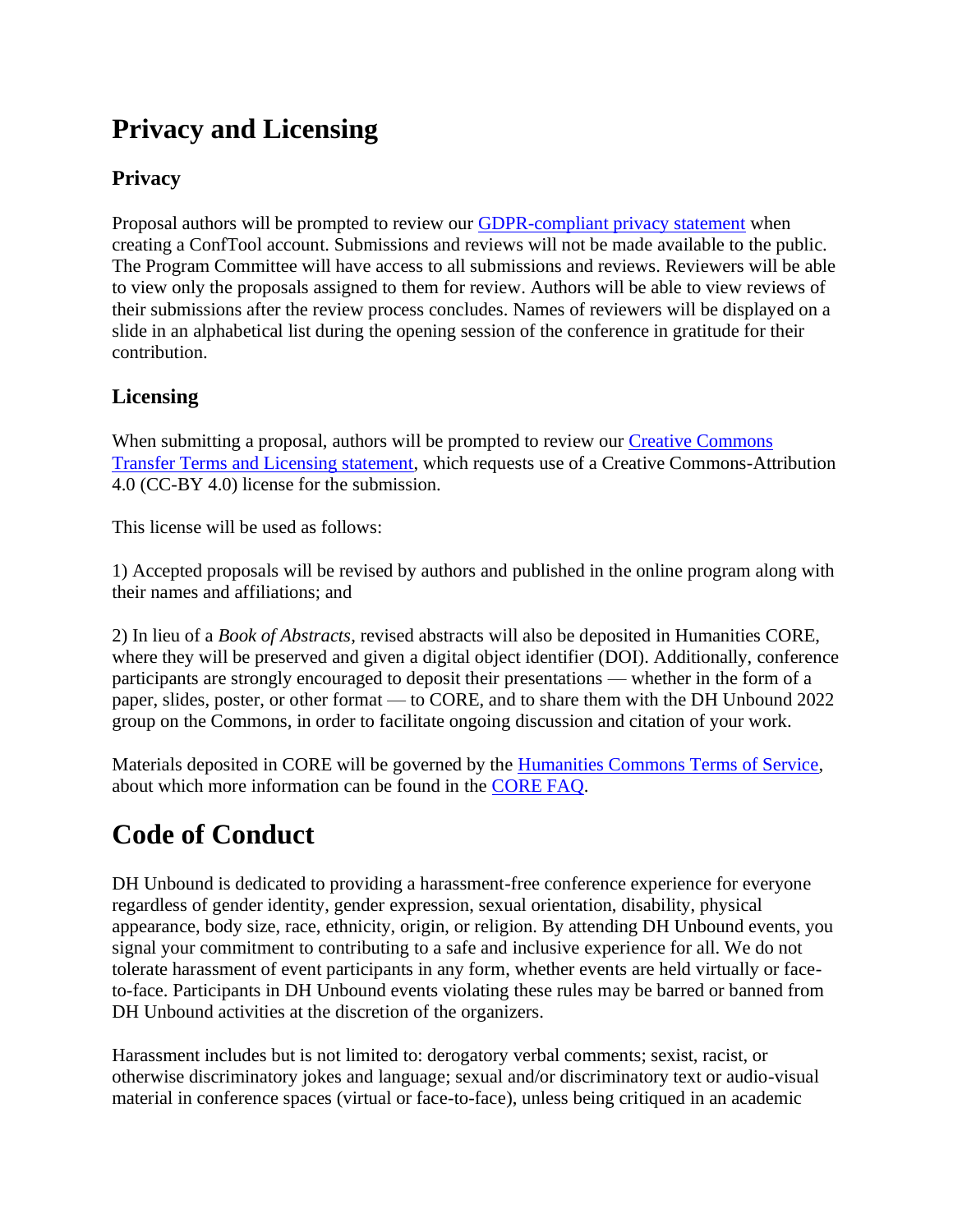context; deliberate intimidation; stalking; following; harassing photography or recording; questioning someone's right to use the restroom of their choice; sustained disruption of talks or other events; inappropriate physical contact; and unwelcome sexual attention.

Participants asked to stop any harassing behavior are expected to comply immediately. If a participant engages in harassing behavior, the organizers may take any action they deem appropriate, including warning the offender or expulsion from the event.

DH Unbound 2022 seeks to uphold these values throughout the submission and review process as well as during the conference itself. Please familiarize yourself with the [reporting guidelines](https://dhunbound2022.ach.org/code-of-conduct/)  [and our process for addressing violations.](https://dhunbound2022.ach.org/code-of-conduct/)

### **Accessibility**

ACH, CSDH/SCHN, and Humanistica strive to ensure that DH Unbound 2022 is accessible for all participants. We are evaluating conference platforms to ensure that they are accessible for all participants. All synchronous sessions will make live transcription available to participants, and keynote and plenary sessions will also include sign language interpretation. We will provide guidelines for accessibility of sessions to all accepted participants. More information, along with a request for information about participant needs, will be circulated in March 2022.

## **Conference Time Zone**

DH Unbound 2022 will be scheduled in Eastern Time. On Tuesday, May 17th and Wednesday, May 18th, sessions will be scheduled from approximately 10:00am-7:00pm Eastern Time. On Thursday, May 19th, sessions will be scheduled from 9:00am-4:00pm Eastern Time to accommodate participants across the Francophone world.

## **Conference Registration and Bursaries**

Registration for DH Unbound 2022 will open March 1, 2022.

The cost of running DH Unbound 2022 is shared between ACH and CSDH/SCHN. As a result, we must charge registration fees to cover the cost. Registration fees will cover the cost of running a virtual conference, which include conference submission management software, conference platforms for videoconferencing and spatial chat, honoraria for keynote and plenary events, and accessibility (sign language interpretation and remote captioning for keynotes and plenaries and live captioning for conference sessions). We have worked to keep the registration costs as low as possible while ensuring we are providing attendees with a positive conference experience.